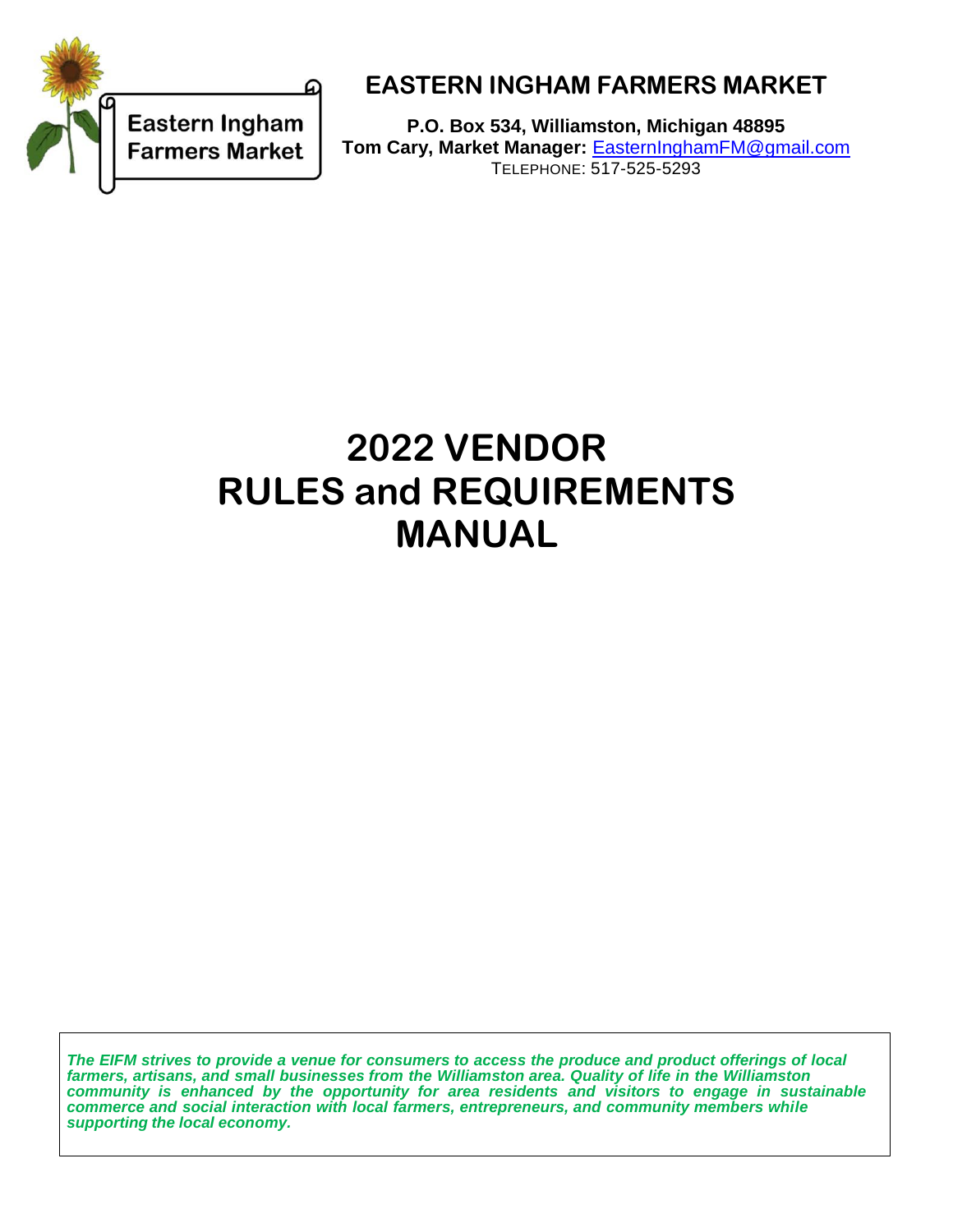# TABLE OF CONTENTS

# PAGE

| <b>CONSIDERATIONS AND REQUIREMENTS FOR THE MARKET</b>                                                      |  |
|------------------------------------------------------------------------------------------------------------|--|
| <b>CHARACTER OF THE MARKET</b>                                                                             |  |
| <b>MARKET DAY OPERATIONS</b><br>4 - Product Labeling and Compliance with Health/Safety and Related Laws  9 |  |
|                                                                                                            |  |
|                                                                                                            |  |
| <b>MARKET RESTRICTIONS</b>                                                                                 |  |
|                                                                                                            |  |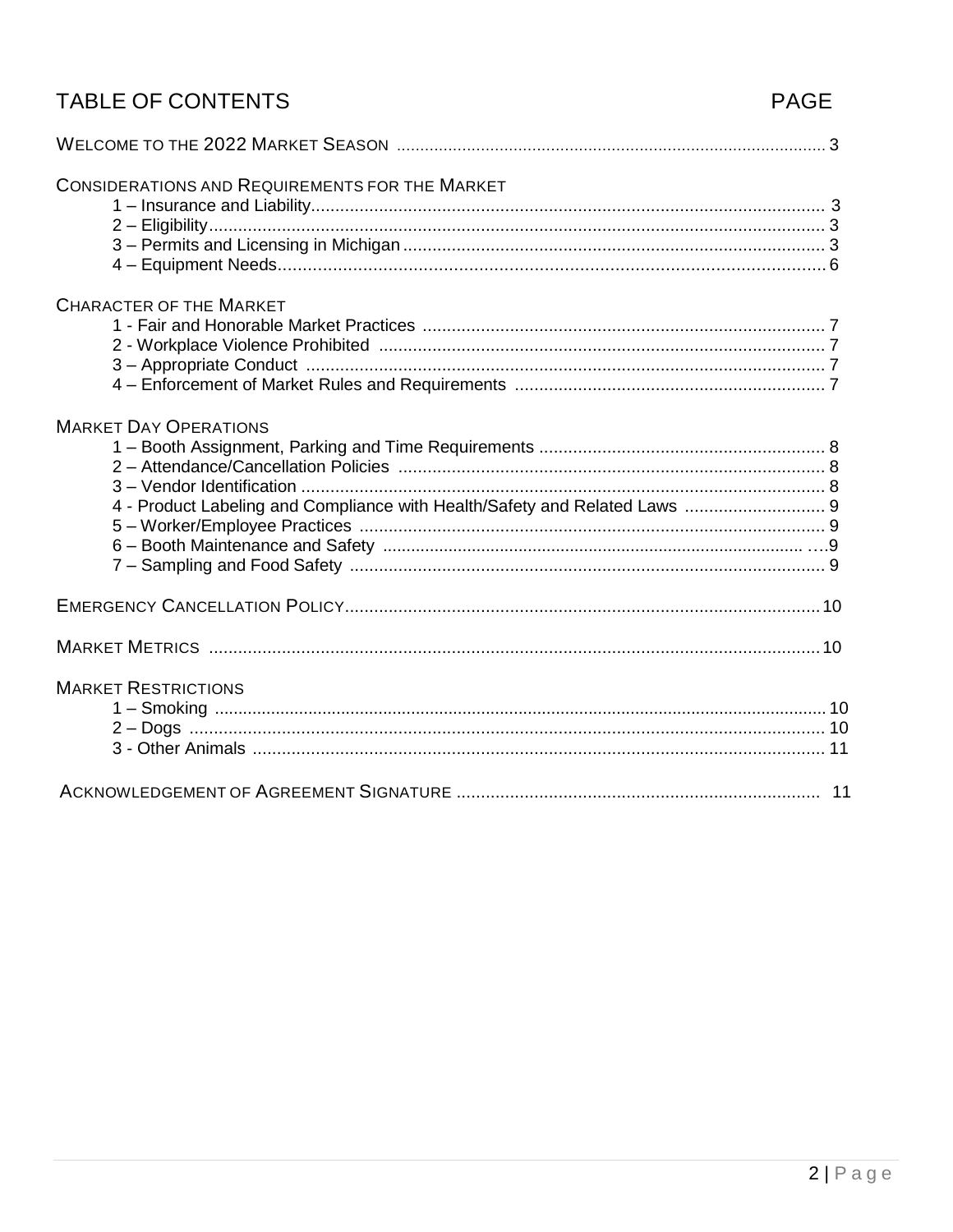## WELCOME TO THE 2022 MARKET SEASON!

Thank you for choosing to apply to become a new vendor or to become a returning vendor at the Eastern Ingham Farmers Market in Williamston, MI. Please familiarize yourself with the information in this document and get clarifications if you have questions. We value our vendors at the Eastern Ingham Farmers Market and the commitment you each make to inform yourself and your staff about the Market rules and requirements and to ensure that they are followed.

For questions, please contact Market Manager, Tom Cary at 517-618-1630 or [EasternInghamFM@gmail.com.](mailto:EasternInghamFM@gmail.com)

The Market is a mid-May to mid-October open air market in Williamston, Michigan, which operates on Sundays from 10 a.m. to 2:00 p.m. It is sponsored and operated by the nonprofit Sowing Growth, also located in Williamston. For the most recent background demographics on the Market, including vendors, customers, volunteer support, programs and activities, and economic impact please see the Market website at [www.easterninghamfarmersmarket.org](http://www.easterninghamfarmersmarket.org/) and the Sowing Growth Annual Reports since 2019.

# **CONSIDERATIONS AND REQUIREMENTS FOR THE EASTERN INGHAM FARMERS MARKET**

- 1. **Liability insurance** (OPTIONAL at Eastern Ingham Farmers Market). Many markets will require their vendors to carry a liability policy that names the market, its sponsors and/or property owners as additionally insured. Limits of coverage are most often \$1 million in both general and product liability. It is often a good idea to carry some amount of liability insurance, even if not required, to protect your business, especially if you vend food.
- 2. **Who is Eligible to be a Vendor at the Eastern Ingham Farmers Market?** Vendor eligibility for selling at Eastern Ingham Farmers Market will be based upon:
	- a) History: Priority each year will be given to returning vendors who have reliably and respectfully attended the Market within the last 3 years.
	- b) If a NEW vendor, your addition to the Market will be prioritized as follows: 1) farmer that grows the products sold, products are unique and/or high demand product and/or help fill gaps in offerings at the Market; 2) food vendor providing a unique and/or high demand product and 3) artisan/ craftsperson with a unique and/or high demand product. Note: If the number of vendors offering the same or similar products is deemed excessive, duplicate products may be denied entry.
	- c) Submission of a completed vendor application (with proof of required licenses) and payment to the Market Manager for seasonal booths. (E.g., seasonal, or daily).
	- d) Attendance at the annual spring Vendor meeting, to be held on Wednesday, March 30<sup>th</sup>, 7:00 9:00 PM via Zoom, is *strongly encouraged!*

#### 3**. Permits and Licensing in Michigan**

Vendors are responsible for being informed of and in compliance with federal, state, and local permits and licensing applicable to the sale of their products and for the display of any such permits and licenses. Applicable taxes are the sole responsibility of the vendor.

For a very broad overview of what typically requires licensing (or does not) at the Market look at this slide: [https://www.michigan.gov/documents/mdard/FM\\_Food\\_Licensing\\_Guide\\_483429\\_7.pdf](https://www.michigan.gov/documents/mdard/FM_Food_Licensing_Guide_483429_7.pdf)

See below for a general guide to what you will need for some of the most common food and plant items sold at farmers markets. NOTE: It is the vendor's ultimate responsibility, however, to stay informed of all applicable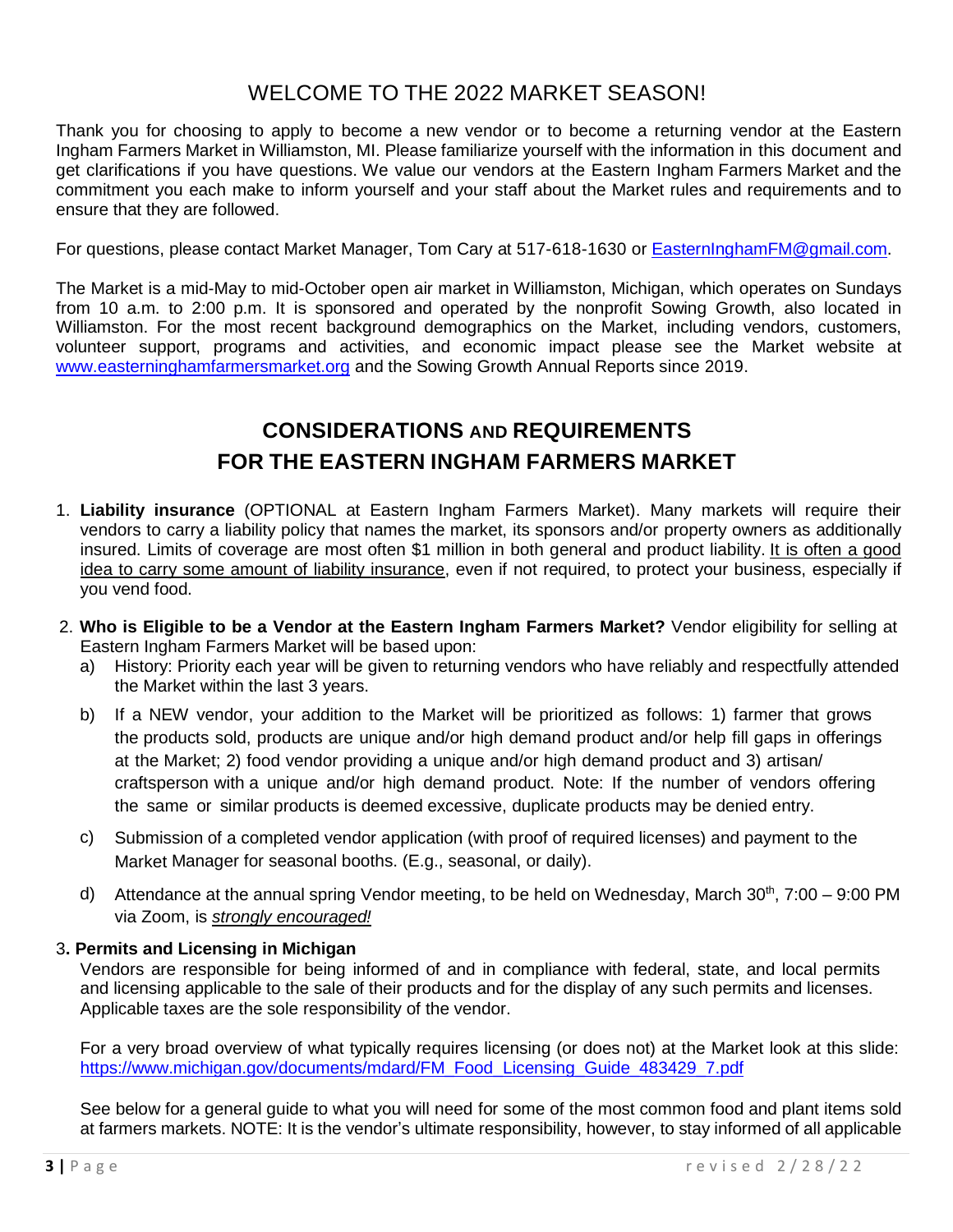federal, state, and local licensing and permit requirements and to follow up with the Michigan Department of Agriculture and Rural Development (MDARD) or your County to make sure you are in compliance.

- **a) Fresh Fruits and Vegetables** If you are selling only whole, unprocessed fresh fruits and vegetables, you DO NOT need any kind of license or permit.
- b) **Baked Goods [shelf stable**] If you sell or plan to sell baked goods you may be able to produce them under Michigan's Cottage Food Law. This law allows you to produce at your home (or designated location) any baked goods that DO NOT require refrigeration. (For example, apple pie is OK, but cheesecake is NOT, whole wheat bread is OK, but focaccia is NOT). Products brought to market under the Cottage Food Law require very specific information on each label and a label on each item. Find information for the Cottage Food Law at [https://www.michigan.gov/mdard/0,4610,7-125-50772\\_45851-](https://www.michigan.gov/mdard/0,4610,7-125-50772_45851-240577--,00.html) [240577--,00.html](https://www.michigan.gov/mdard/0,4610,7-125-50772_45851-240577--,00.html)
- c) **Baked Goods** [**NOT shelf stable**] If you sell or plan to sell baked goods that contain any of the following kinds of items, you will need to obtain a Michigan Food Establishment License *AND* make your product(s) **IN** a licensed kitchen – someone else's or your own. For more information and a license application go to [https://www.michigan.gov/mdard/0,4610,7-125-1569\\_16958\\_16974---,00.html](https://www.michigan.gov/mdard/0,4610,7-125-1569_16958_16974---,00.html)
	- i. Pies or cakes that require refrigeration to assure safety like banana crème, pumpkin, lemon meringue or custard pies, cheesecake.
	- ii. Cakes with glaze or frosting that require refrigeration (e.g., cream cheese frosting)
	- iii. Confections that contain alcohol, like truffles or liqueur-filled chocolate
	- iv. Focaccia style breads with fresh vegetables and/or cheeses
- d) **Canned Fruit Jams and Jellies** If you plan to sell CANNED fruit jams and jellies (not freezer jams/jellies or vegetable jams/jellies) you will be able to produce them under Michigan's Cottage Food Law. This law allows you to produce these products at your home (or designated location). Products brought to market under the Cottage Food Law require very specific information on each label and a label on each item. Find information for the Cottage Food Law at -

[https://www.michigan.gov/mdard/0,4610,7-125-50772\\_45851-240577--,00.html](https://www.michigan.gov/mdard/0,4610,7-125-50772_45851-240577--,00.html)

- e) **Other Canned Goods** (**NOT** fruit jams/jellies). If you sell or plan to sell canned goods that contain any of the following kinds of items, you will need to obtain a Michigan Food Establishment License AND make your product(s) in a licensed kitchen – someone else's or your own. For more information and a license application go to [https://www.michigan.gov/mdard/0,4610,7-125-1569-161495--,00.html](https://www.michigan.gov/mdard/0%2C4610%2C7-125-1569-161495--%2C00.html)
	- i. Vvegetable jams/jellies (e.g., hot pepper jelly)
	- ii. Canned fruits or vegetables like salsa or canned peaches
	- iii. Canned fruit or vegetable butters like pumpkin or apple butter
	- iv. Canned pickled products like corn relish, pickles, or sauerkraut
	- v. Sauces and condiments, including barbeque sauce, hot sauce, ketchup, or mustard.
	- vi. Salad dressings
	- vii. Garlic in oil mixtures

f) **Prepared/Processed Ready to Eat Foods** (Hot or Cold). These foods come to market in three ways:

- i. If **you already have an establishment** (e.g., restaurant or deli) and you want to bring your already prepared and packaged products (no on-site cooking) to the Market to be sold by your employees – You DO NOT need a license.
- ii. If **your Market stand IS your establishment,** you will need a Michigan Food Establishment License. The food needs to be cooked/prepared in a licensed kitchen, and may be be assembled (e.g., nachos with veggies and cheese) on-site. You will need to have an annual inspection by the Health Department. If you are selling prepared or processed foods that you did not make (and you have the Market Manager's permission), you may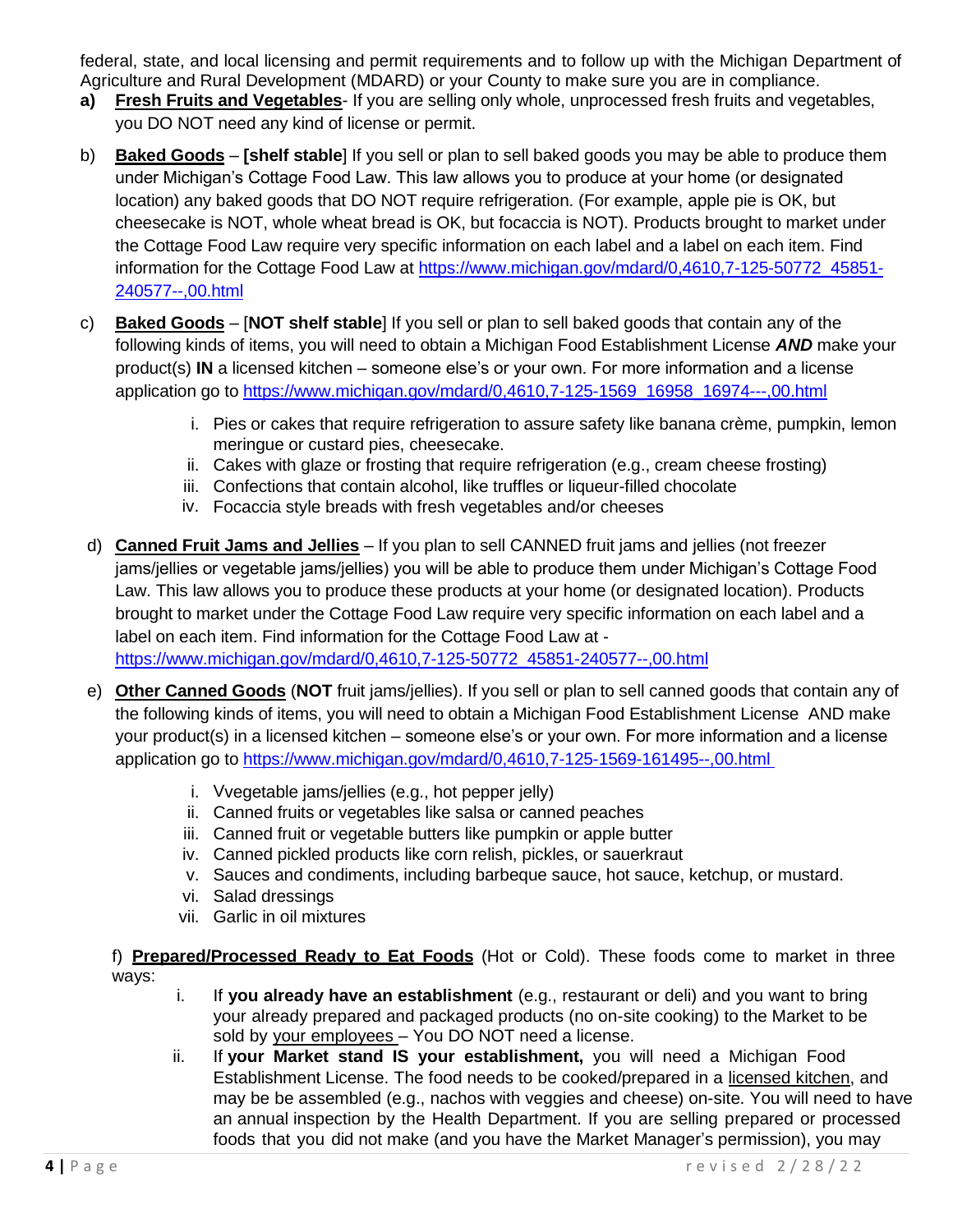also need a Retail Food Establishment License. For more information and a license application go to [https://www.michigan.gov/mdard/0,4610,7-125-1569-161495--,00.html](https://www.michigan.gov/mdard/0%2C4610%2C7-125-1569-161495--%2C00.html)

iii. **Food Truck**. If you have or plan to have a **food truck** at the Market you will need to apply for a "Special Transitory Food Unit" (STFU) License and have an annual inspection. For more information go to [https://www.michigan.gov/mdard/0,4610,7-125-](https://www.michigan.gov/mdard/0%2C4610%2C7-125-1569-161495--%2C00.html) [1569-161495--,00.html](https://www.michigan.gov/mdard/0%2C4610%2C7-125-1569-161495--%2C00.html)

g) **Honey or Maple Syrup** – If your operation sells less than \$15,002 in gross annual sales you are exempt from licensing and are permitted to bring your product to the Market under the Cottage Food Law if it is properly labeled. Find information for the Cottage Food Law at [https://www.michigan.gov/mdard/0,4610,7-125-50772\\_45851-240577--,00.html](https://www.michigan.gov/mdard/0%2C4610%2C7-125-50772_45851-240577--%2C00.html)

h) **Eggs** – Whether you plan to bring chicken, duck, or goose eggs, if it is your flock of animals and you collect the eggs and package them – NO LICENSE is required. However, you must follow the labeling requirements that includes: your name/business, address and contact info, and label them "ungraded eggs" if appropriate. If you are packing your eggs in an unlicensed facility, it is required that your label include the statement "Packaged in a facility that has not been inspected by the department." The eggs must go into a clean (but can be re-used) egg carton, and it is recommended (but not required) that they be washed and they must be kept at refrigeration temperature while at the Market.

i) **Meat** – All meat sold at the Market must be processed in a USDA or MDARD inspected facility and bear that information on the label. No license is required to sell meat processed and packaged at these facilities for resale. Any meat products bearing "Not for Resale" on the label CANNOT be sold at Market.

j) **Coffee** – How you plan to sell your coffee makes a difference.

-If you plan to sell only beans you roast and package (whole bean or ground) you are exempt from licensing and can sell under the Cottage Food Law. Find information for the Cottage Food Law at [https://www.michigan.gov/mdard/0,4610,7-125-50772\\_45851-240577--,00.html](https://www.michigan.gov/mdard/0%2C4610%2C7-125-50772_45851-240577--%2C00.html)

-If you plan to sell brewed coffee (hot or cold) you will need to get a Food Establishment License, find that information here - [https://www.michigan.gov/mdard/0,4610,7-125-1569-161495--,00.html](https://www.michigan.gov/mdard/0%2C4610%2C7-125-1569-161495--%2C00.html)

k) **Crafts, Art, Cut Flowers, and other Non-food Items** – Should you plan to sell something like cut flowers, soap, lotions, candles, or wood crafts at the Market, that you grow or fabricate yourself, you will need a Michigan Sales Tax License.

-Topical products containing cannabidiol (DBD), such as soaps, lotions, may be sold at the Market, provided you meet the following requirements:

- You have a processor-handler license from MDARD
- The products are labeled for "topical use only"
- You do not make any health claims about the products

**Note: the sale of CBD edibles and CBD pet treats are not permitted at the Market.**

l) **Annual Plants** – If you plan to sell vegetable starts or annual plants that DO NOT overwinter, you are not required to have any additional licenses in addition to a Michigan Sales Tax License.

m) **Perennial Plants** – If you plan to sell perennial plants at the Market you will need to get a Nursery Stock License. For information about what licensing is required go here [https://www.michigan.gov/documents/mdard/Nursery\\_Stock\\_Licensing\\_FAQ\\_11-6-15\\_505488\\_7.pdf](https://www.michigan.gov/documents/mdard/Nursery_Stock_Licensing_FAQ_11-6-15_505488_7.pdf)

*If items are on the list below…you DO NOT need a license from the Michigan Department of Agriculture and Rural Development (MDARD).*

- **Breads**
- Baked goods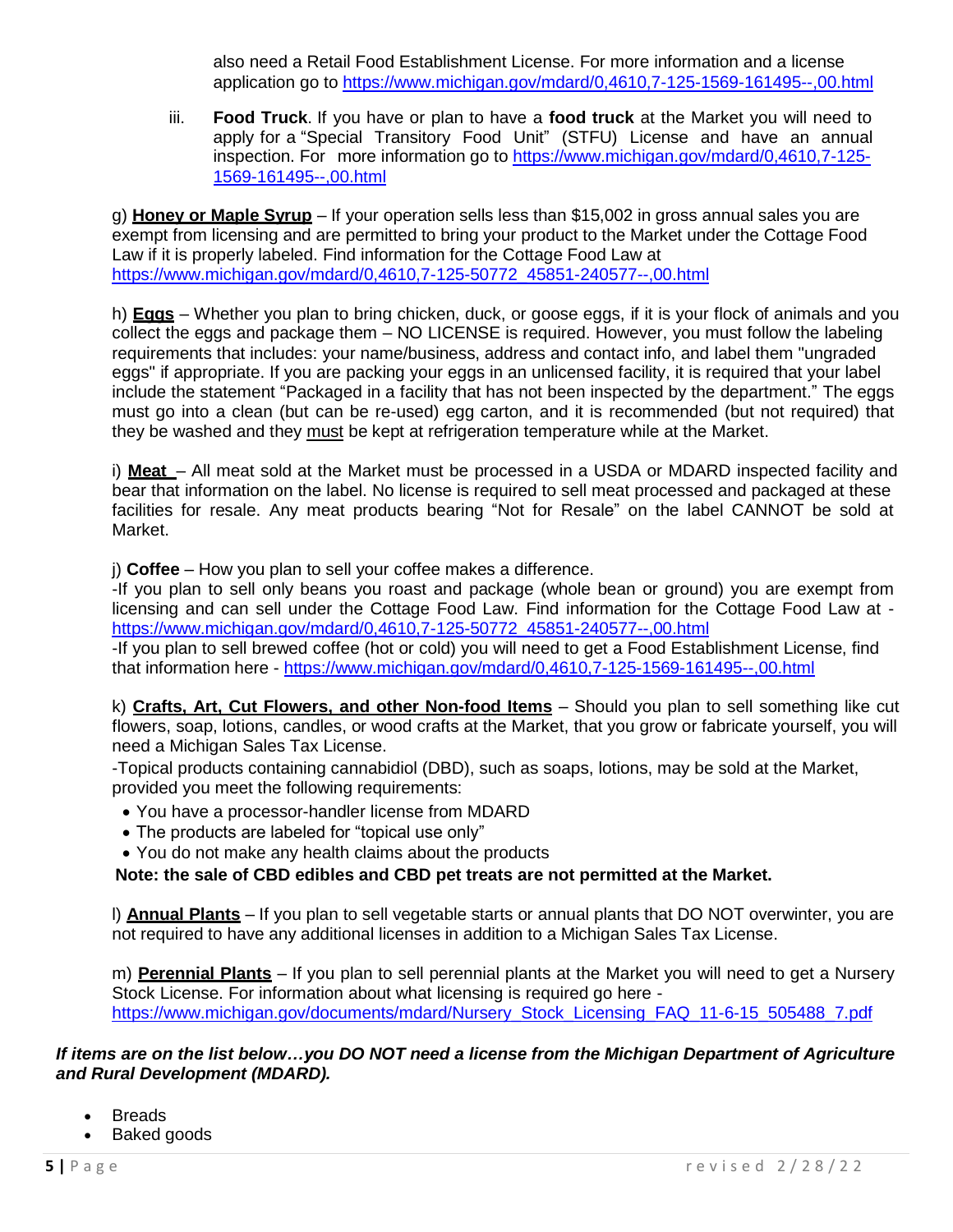- **Cookies**
- Cakes, including celebration cakes (birthday, anniversary, wedding)
- Quick breads and muffins (e.g., pumpkin or zucchini bread, blueberry muffins)
- Cooked fruit pies, including pie crusts made with butter, lard, or shortening.
- Fruit jams and jellies (as defined in 21 CFR part 150) in glass jars that can be stored at room temperature (except vegetable and other non-fruit-based jams/jellies)
- Confections and candies (made without alcohol)
- **Granola**
- Dry herbs and dry herb mixtures
- Dry baking mixes
- Dry dip mixes
- Dry soup mixes
- Dehydrated vegetables or fruits
- Popcorn
- **Cotton Candy**
- Non-potentially hazardous dry bulk mixes sold wholesale can be repackaged into a Cottage Food product. Similar items, already packaged and labeled for retail sale, cannot be repackaged and/or relabeled
- Chocolate covered pretzels, marshmallows, graham crackers, Rice Krispies treats, strawberries, pineapple, bananas, or other non-TCS foods
- Coated or uncoated nuts
- Dried pasta made with or without eggs
- Coffee beans or ground roasted coffee
- Vinegar and flavored vinegars

#### **4. Equipment Needs for the Eastern Ingham Farmers Market**

#### **BOOTHSPACE** (**Bold items are required** at the Eastern Ingham Farmers Market)

- **Booth covering**. Vendors selling prepared foods and baked goods are required to have a covering over the entire prepared food area. This may be a tent (i.e., a canopy over a metal frame sitting inside the booth), a canopy or an umbrella. A reliable, rain-proof tent (10' x 10' "straight leg") is preferred.
- **Securing Weights**. Vendors using tents, canopies, umbrellas, etc., in their booth space **MUST** have them secured and weighted down sufficiently to hold them down during sudden high winds. Sandbags, weighted pipe, cement blocks, and commercial canopy weights are commonly used for this purpose. It has been our experience that 4 weights of at least 10 lbs. each are required to secure tents.
- **Sign/banner with business name** of 3" high or larger lettering identifying the farm or business by name and the location (village, town, or city postal address) of the farm or business.
- **Table(s) and chair(s)** as needed.
- **Product display** baskets, bins, racks, shelves, pictures, or props of items you cannot display, etc.
- **Copies of all licenses** (preferably laminated, posted for customer visibility)
- Simple handwashing station (**REQUIRED** for licensed food vendors, suggested for all food handlers)
- Coolers and Ice OR freezers **REQUIRED** for frozen and refrigerated products)
- Hot boxes, food warmers or chafing dishes **REQUIRED** for hot foods) *coolers are inadequate.*
- Extension cord (commercial grade 100' long) **REQUIRED** for using electricity at the vendor's booth.

Note: Mats or duct tape **REQUIRED** to cover all portions of extension cord that lie in any area used for pedestrian traffic.

Table coverings as needed – laundered/sanitized since last use.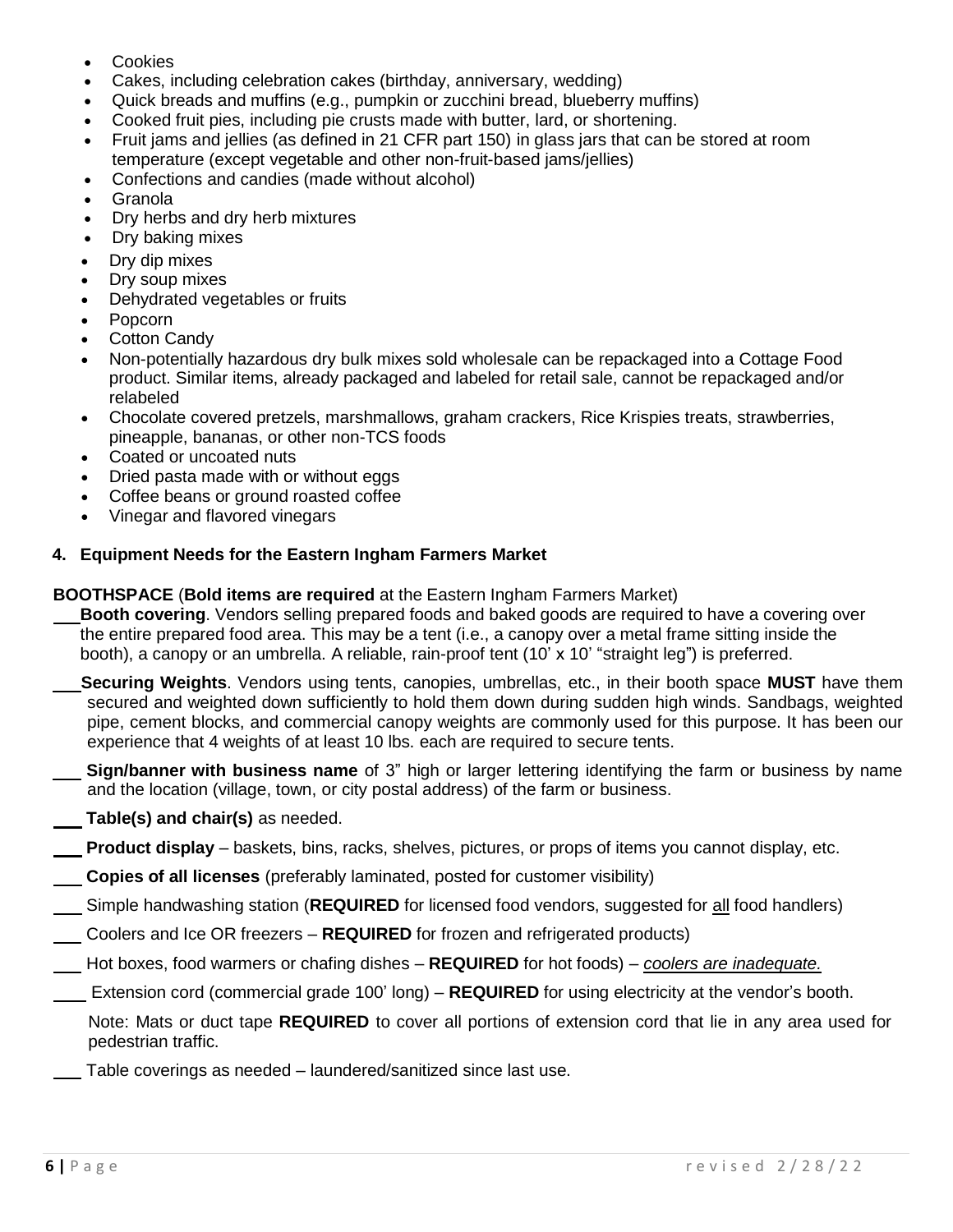#### **SALES TRANSACTIONS** (Bold items are required)

 **Cashbox** – with sufficient small bills for making change in cash transactions.

- **Product signage**
- **Packaging** bags or other containers for packaging items sold.
- *Certified scale* for items sold by weight **REQUIRED if selling weighed items.**
- Phone and card reader if needed.
- Phone charger
- **Thermometers for ensuring hot/cold food items are kept at proper temperature.**
- **Extra/backup labels for products**

Food handling gloves as needed.

#### **NOTE: The Eastern Ingham Farmers Market offers an "e-Commerce Ordering Platform." If you would like information on this, please contact the Market Manager.**

#### **PERSONAL**

- Water (gets hot on the parking lot). Note: The Market provides complimentary bottled water to its vendors.
- First aid kit. Note: The Information Booth at the Market has a First Aid Kit.

# **CHARACTER OF THE MARKET**

#### **1. Fair and Honorable Market Practices**

- a) Vendors are discouraged from pricing products below the floor established by local supermarkets or local retail stores or undercutting potential sales of other Eastern Ingham Farmers Market vendors.
- b) All items for sale must be clearly marked with their retail price. Prices may be posted on each product with a label, or displayed on a large, clearly readable sign, listing prices.
- c) Vendors must accept United States currency, Market tokens and scrip (coupons) for nutrition assistance programs, in which the Market participates, and for which the vendor sells eligible products.

#### **2. Workplace Violence Prohibited**

- a) The safety of Eastern Ingham Farmers Market vendors, customers, visitors, staff, and volunteers is of utmost importance. Verbally or physically threatening behavior or acts of violence against vendors, customers, visitors, staff, and volunteers while attending Eastern Ingham Farmers Market, will not be tolerated.
- b) Any person who engages in this behavior will be removed from the premises as quickly as safety permits and shall remain off Eastern Ingham Farmers Market premises pending the outcome of an investigation.
- c) After the investigation, Eastern Ingham Farmers Market Management will respond appropriately. This response may include, but is not limited to, suspension and/or termination of any business relationship, and/or the pursuit of criminal prosecution of the person or persons involved.

#### **3. Appropriate Conduct**

- a) All vendors, vendor helpers, volunteers and Market staff are expected to treat each other and Market visitors and shoppers in a respectful, courteous, and professional manner. Any conflicts or disagreements with anyone occurring during the Market must be overseen with utmost discretion.
- b) All vendors are responsible for their helpers and are responsible to advise them of Market policies. Vendor comments, complaints, and suggestions must be directed to the Market Manager and be discussed in private and not in front of other vendors and customers.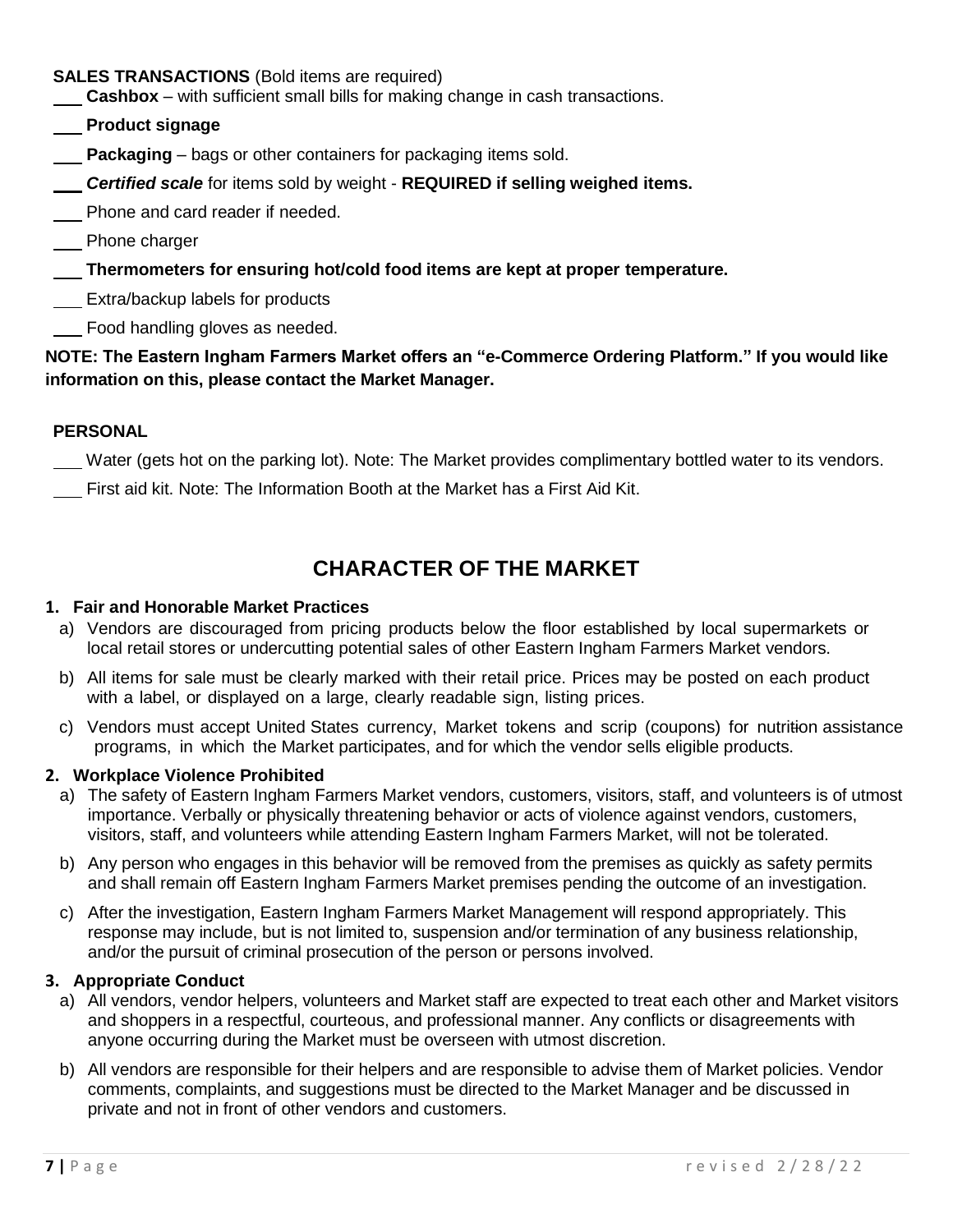#### **4. Enforcement of Market Rules and Requirements**

Failure to follow Market Rules and Requirements as set forth in this Manual will result in the following consequences:

- a) First Occurrence: verbal warning
- b) Second Occurrence: written warning
- c) Each warning will include an explanation of which rule/requirement has not been observed, the steps that need to be taken to come into compliance, and the requested timeline in which those steps should be taken.
- d) Third Occurrence: Loss of chosen spot; one Market day suspension; and/or \$100 fine.
- e) Market Management reserves the right to impose all disciplinary steps based on the severity of the violation, up to and including expulsion from the Market.

### **MARKET DAY OPERATIONS**

#### 1. **Booth, Booth Assignment, Vendor Parking, Set-Up, Break-Down and Time Requirements**

- a) Booth sizes**:** Each booth is 10' wide X up to 20' deep. Vendors may rent as many spaces as needed to accommodate their business.
- b) Fees**:** See the **2021 Vendor Application form.**
- c) Booth Assignments**:** Vendors with their booth assignments may occupy their spaces upon arrival. Those without space assignments need to obtain assignment from the Market Manager or designee before set-up.
- d) Set Up Time**:** Vendors must be set-up by 9:45 a.m. Set-up may begin at 8:00 a.m. or earlier if cleared with Manager.
- e) Late/No-show Vendors**:** Reserved spaces not occupied by 9:30 a.m. without contact, may be reassigned to another vendor for that day. Vendors arriving after 10 a.m. will have to load-in from the perimeter of the Market.
- f) Selling Before Market Opening**:** Vendors are **not allowed to sell to customers before 9:45 a.m.**  without Market Manager permission, but at their discretion, may sell to other vendors and Market volunteers and staff prior to opening.
- g) Time Commitment**:** Vendors are expected to remain open 10 a.m. to 2 p.m. and may continue after 2 p.m. if needed. Leaving before 2:00 p.m. requires approval from the Market Manager/designee.
- h) Vendor Parking**:** You may park your vehicle(s) at your booth, on the street, or in the lot on the West side of Putnam St. ONLY.
- i) Transfer of Space**:** Vendors may not sublet booth space nor transfer prepaid fees to other Market dates or other vendors. If a vendor sells his/her business, he/she may request to transfer his/her Market spaces to the new owner.

#### 2. **Attendance Policy and Cancellation**

- a) Once a vendor's reservations for Market dates have been approved, they are obligated to attend and pay for all reserved Market days.
- b) Vendors needing to cancel are to contact the Market Manager 72 hrs. in advance at (517-618-1630).
- c) See EIFM Cancellation Policy below.

#### 3. **Vendor Identification**

a) Each vendor must prominently display a sign clearly identifying the farm or business by name and the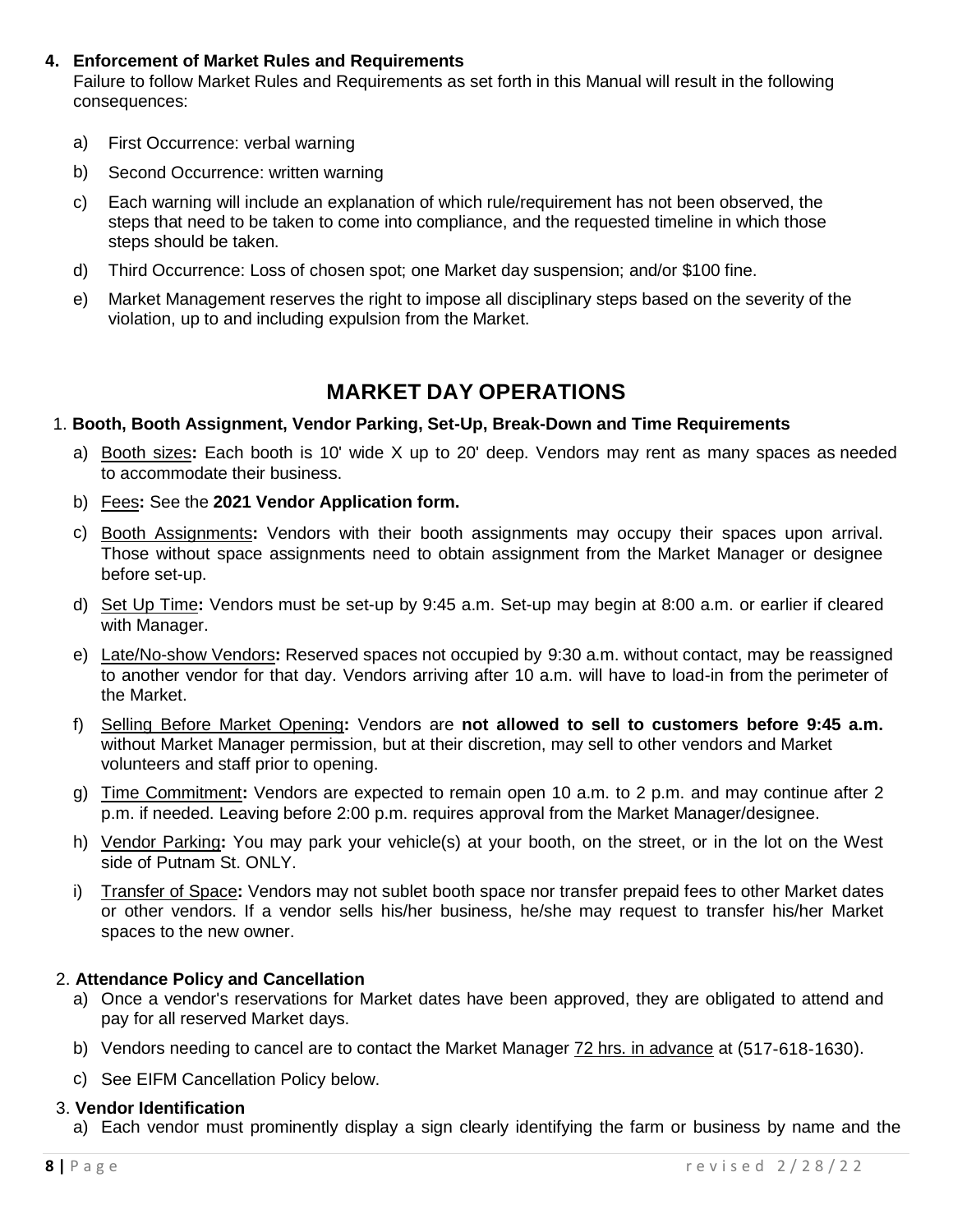location (village, town, or city postal address) of the farm or business.

- b) Vendor signs must be a minimum of 11" X 17" with lettering at least 3" high. (PLEASE contact us if you need help with this).
- c) All applicable Food Assistance Signage must be prominently placed.
- d) Signs must be in place by Market opening time which is 10 a.m.

#### 4. **Product Labeling, Certification, Compliance with Health, Safety and Related Laws**

a) Vendors and their employees are responsible for informing themselves about and complying with federal, state, and local health regulations and licensing requirements governing the production, display, distribution, sampling, and sale of their products. *Please refer to the "Permits and Licensing in Michigan" section as a starting point for requirements for your products.*

It is assumed by the local consumer public that each vendor grows/produces/manufactures the items that they sell at Eastern Ingham Farmers Market. Anything that is NOT grown/produced/manufactured by the vendor who is selling it, must be individually labeled, or identified by prominent labeling or signage, indicating the origin of the product:

- i. Name of grower/producer/manufacturer of the product.
	- ii. Location of the grower/producer/manufacturer.

#### *NOTE: You will not be allowed to display or sell this product if not properly labeled.*

- b) There is NO prohibition against bringing products you have not raised but have been raised or made by others. (Exception: You cannot sell other's meat or eggs.). In fact, it often helps make market prices and product selection more diverse. We welcome it – HOWEVER - You MUST fill in a % in the Vendor Application and have proper labeling at the Market.
- c) Any Grower Producing 100% of what they sell may apply for a "*100% Home Grown"* sign to post at the Market.
- d) Scales Vendors must comply with licensing and identification, weights, measures, and handling standards imposed by Federal, State and Local governments. If you are selling product by the pound, a scale must be present to make sure the customer is getting a pound. Misrepresentation will result in a violation and is a mark against your character as a vendor and reflects poorly on the Market as a whole.

#### **5. Worker/Employee Practices**

It is the vendor's responsibility to assure that all persons working at their booth(s) are familiar with and adhere to all Eastern Ingham Farmers Market rules, regulations, and guidelines.

#### 6. **Booth Maintenance and Safety**

- a) Vendors are responsible for keeping their space clean and attractive during Market hours.
- b) Containers of produce or other items for sale may not extend into the common customer traffic areas without receiving prior approval from Market Manager.
- c) Vendors may place a sandwich board sign in the traffic area in front of their booth. The sandwich board must be weighted down sufficiently to hold it place during sudden high winds.
- d) Vendors whose products generate waste (e.g., hot food vendors, vendors providing samples, etc.) must provide a trash receptacle at their booths for customer use.
- e) Vendors are responsible for cleaning up their space before leaving the market, including sweeping up any debris and removing their trash.

#### 7. **Sampling and Food Safety**

- a) Vendors who supply samples are responsible for adhering to the Michigan Department of Agriculture and Rural Development (MDARD) guidelines for hand washing and food safety. Rules about sampling at Farmers Markets [https://www.michigan.gov/documents/mda/MDA\\_FdSmplngFarmMkts5-](https://www.michigan.gov/documents/mda/MDA_FdSmplngFarmMkts5-09_279110_7.pdf) 09 279110 7.pdf or consult the Market Manager.
- b) Fresh fruits and vegetables may be displayed in open air, but they must be stored off the ground, per MDARD Food Safety Guidelines. Pumpkins and large squash are the only exceptions to this rule.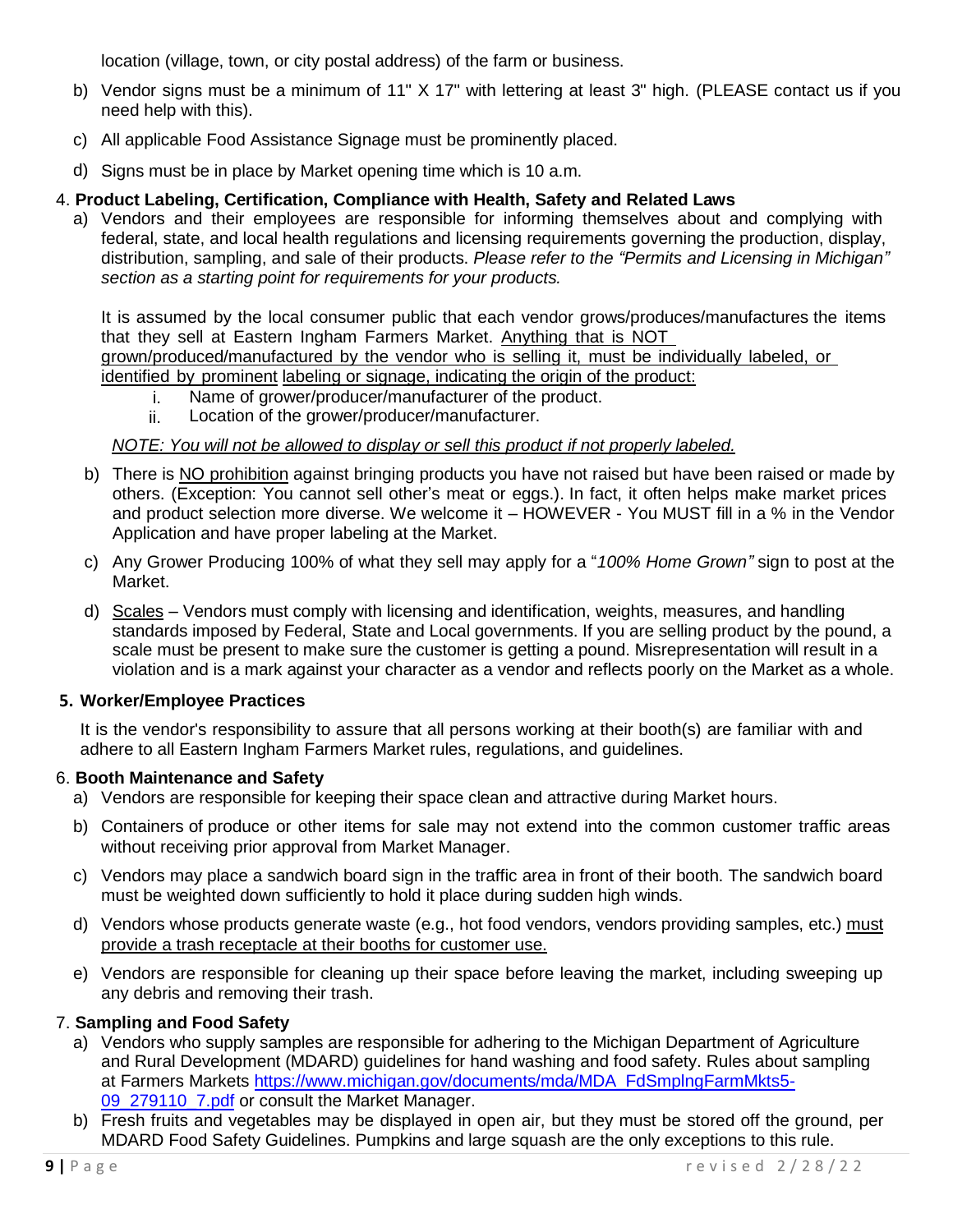c) Any questions regarding safe food handling should be directed to MDARD food safety specialists.(800- 292-3939)**;** [MDA-Info@Michigan.gov,](mailto:mda-info@michigan.gov) Michigan Department of Agriculture and Rural Development, Post Office Box 30017, Lansing, Michigan 48909.

### **WEATHER/PUBLIC EMERGENCY CANCELLATION POLICY**

#### **1. Open Rain or Shine.**

The Eastern Ingham Farmers Market is open rain or shine. Market Management recognizes that there are some products that cannot be displayed on rainy or windy days. However, vendors selling products that are not sensitive to weather conditions are encouraged to attend the Market on wet and/or windy days for the good of Eastern Ingham Farmers Market and as a courtesy to fellow vendors.

#### **2. Severe Weather and Public Emergencies**.

Since the Eastern Ingham Farmers Market is held in an open- air venue, the Market Manager or Manager Designee has the right to close the Market if it is determined that severe weather, public emergencies, or other conditions or events could compromise the safety of vendors and shoppers. Decisions about closure are made in consultation with the local police department. Contact the Market Manager for more details about EMERGENCY PROCEDURES.

#### **3. Notice of Closure.**

Any time there is a National Weather Service Severe Weather Alert, Watch, or Warning in effect up to two (2) hours prior to the Eastern Ingham Farmers Market opening time, the Market will be cancelled. An email announcement will be sent to all vendors who have provided a valid email address. Closures will also be posted on the Eastern Ingham Farmers Market Facebook page. At least two (2) telephone attempts will be made to contact vendors who have not provided a valid email address.

### **MARKET METRICS**

Vendors are required to participate in data collection including, but not limited to the following:

- **1.** Vendor Profile Form: This form, distributed once annually, provides the Market Manager and Sowing Growth with helpful data about our vendors, e.g., distance travelled to the Market, category of products sold, number of employees, etc.
- **2.** Daily Vendor Sales: Each Market Sunday you will be provided with a Daily Vendor Sales slip Please fill out the date, amount of total sales (including tokens) for that day AND Market rating for that day (1 –5). We request but do not require you to put down your business name. Please submit this at the end of each Market day (or no later than the following week) to the Market Manager or place it into the "Anonymous Vendor" drop box maintained by the Market Manager.

### **RESTRICTIONS**

1. **No Smoking. No one** is allowed to smoke anywhere in the Market or in the confines of its location in the McCormick Park Parking Lot at any time during Market Hours (between 10:00 a.m. and 2:00 p.m.). **ABSOLUTELY NO EXCEPTIONS**.

#### 2. **Dogs**

- a) Owners are solely responsible for all damage or disruption to Eastern Ingham Farmers Market or other vendors caused by their dogs.
- b) Dogs must be kept under control, on a leash, and within the vendor's booth at all times.
- c) Dogs must be friendly with other dogs and humans especially children.
- d) Vendors are responsible for cleaning up and disposing of their dogs' excrement upon occurrence.